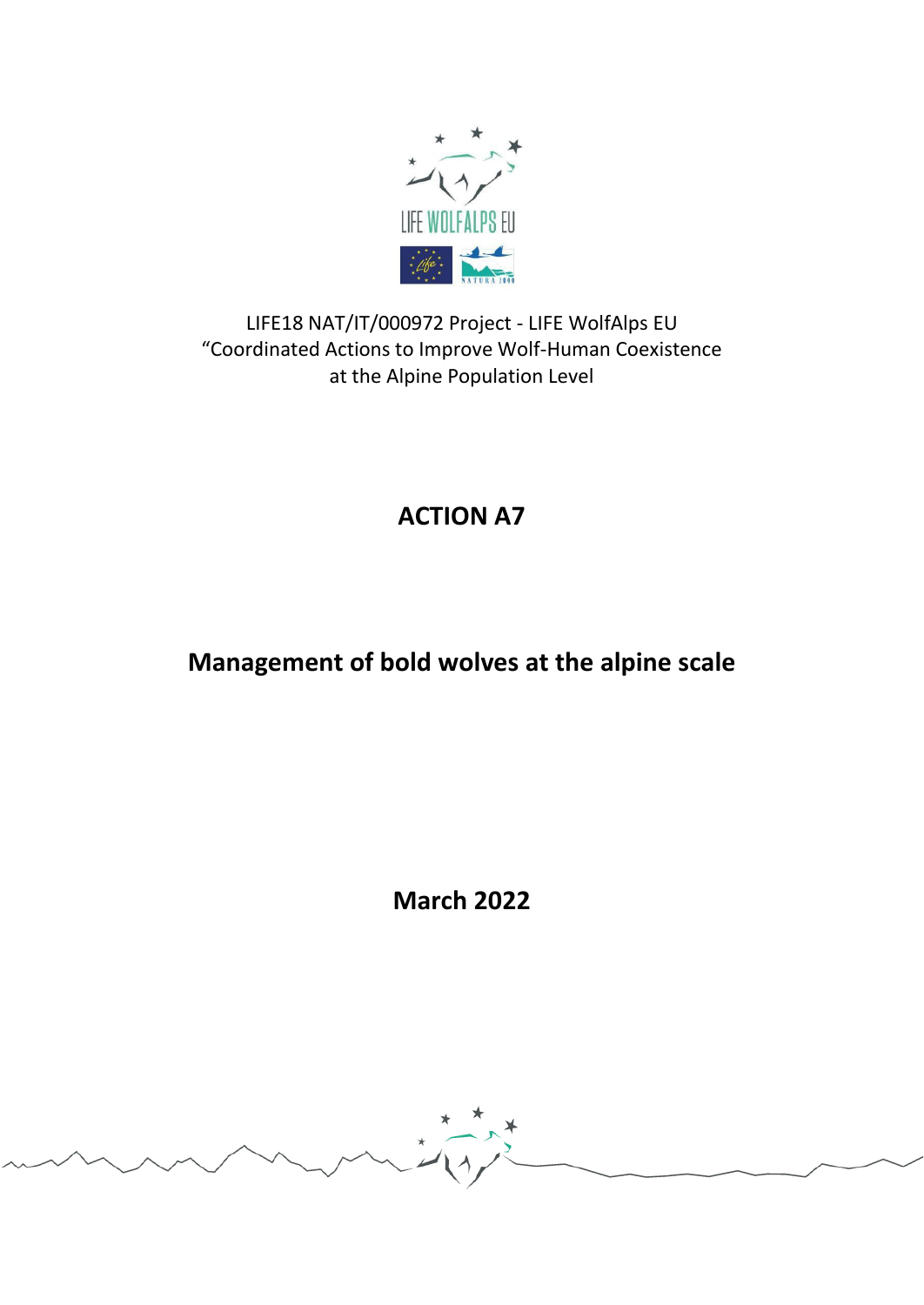#### **Indication for citation:**

AA. VV. (2022). Management of bold wolves at the alpine scale. Report for LIFE WolfAlps EU project LIFE18 NAT/IT/000972. Action A7.

#### **Authors:**

Francesca Marucco (University of Turin, Department of Life Sciences and Systems Biology) Elisa Avanzinelli (Large Carnivore Center, Maritime Alps Protected Areas) Ricardo N. Simon (French Biodiversity Agency - OFB) Felix Knauer (University of Veterinary Medicine Vienna – VETMED) Hubert Potočnik (University of Ljubljana - Department of Biology)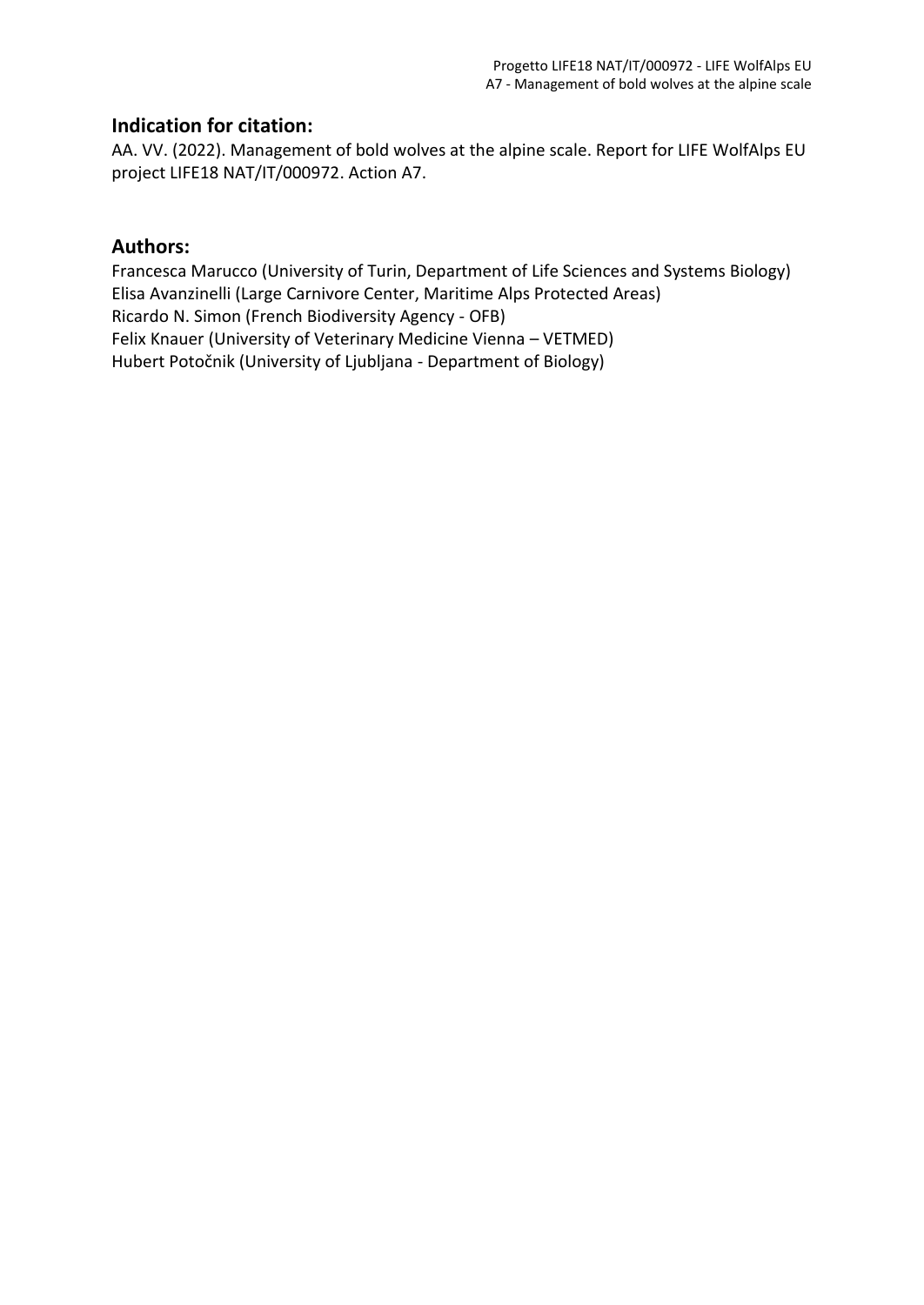### **Management of bold wolves at the alpine scale: terminology and protocol**

Wolves are currently recolonizing parts of Europe expanding in new areas including lowland, fragmented and densely human populated landscapes (Chapron et al. 2014). This scenario is becoming increasingly common in Italy, France, Slovenia and Austria where nowadays wolves can also live close to large human settlements.

Although wolves are usually wary of humans and avoid direct contact (Carricondo-Sanchez et al. 2020), interactions between wolves and people are possible in a landscape where they coexist. These interactions range from the more frequent indirect observations (e.g., signs of presence, photographs from camera traps) to the less frequent direct encounters. Wolves move close to roads and settlements especially in fall and winter (Ciucci et al 1997, Mancinelli et. 2019, Carricondo-Sanchez et al. 2020), and this wolf habit can increase the probability of direct and indirect encounters with humans.

Encounters can increase in landscapes intensively used by humans, relative to uninhabited areas, because it is difficult for wolves to avoid human contact while living in proximity to settlements where human density is high and suitable habitat for wolves is fragmented (Kojola et al. 2016). Wolves living in human-modified landscapes respond to human activity by adapting their behaviour to the spatial and temporal distribution of perceived interference by humans (Mancinelli et. 2019).

The widespread use of cameras (cell phones, video surveillance cameras and camera traps) in the last decade has and continues to allow for a greater documentation of direct sightings of wolves, especially in densely populated areas. Social media amplifies these events through the sharing of videos/photos that might sometimes lead to scaremongering among citizens. Wolf experts and public authorities have to provide correct and coordinated information in response to people's concerns so as to prevent such misinformation from spreading unchallenged.

At a local scale, the greater visibility of wolves and more direct experiences with the animal can enhance social conflicts and a change of attitude toward wolves motivated by the fear of aggression (Eriksson et al. 2015). Yet wolf attacks on humans are extremely rare (Linnell et al. 2021, Linnell and Alleau 2016, Linnell et al. 2002). In most cases, confirmed aggressions were motivated by strong habituation of wolves to humans due to the positive food conditioning resulting from inappropriate human behaviour, i.e. people feeding wolves (Novak et al. 2021, Linnell et al. 2021). Although the fear of being attacked by wolves is out of proportion to the objective risk of this ever happening, such public perceptions have to be taken seriously by managers and public authorities.

For these reasons, specific recommendations on how to behave responsibly in areas where wolves have settled are always useful in order to guarantee both public safety and wolf conservation. Awareness campaigns on wolf ecology and best practices to maintain wolf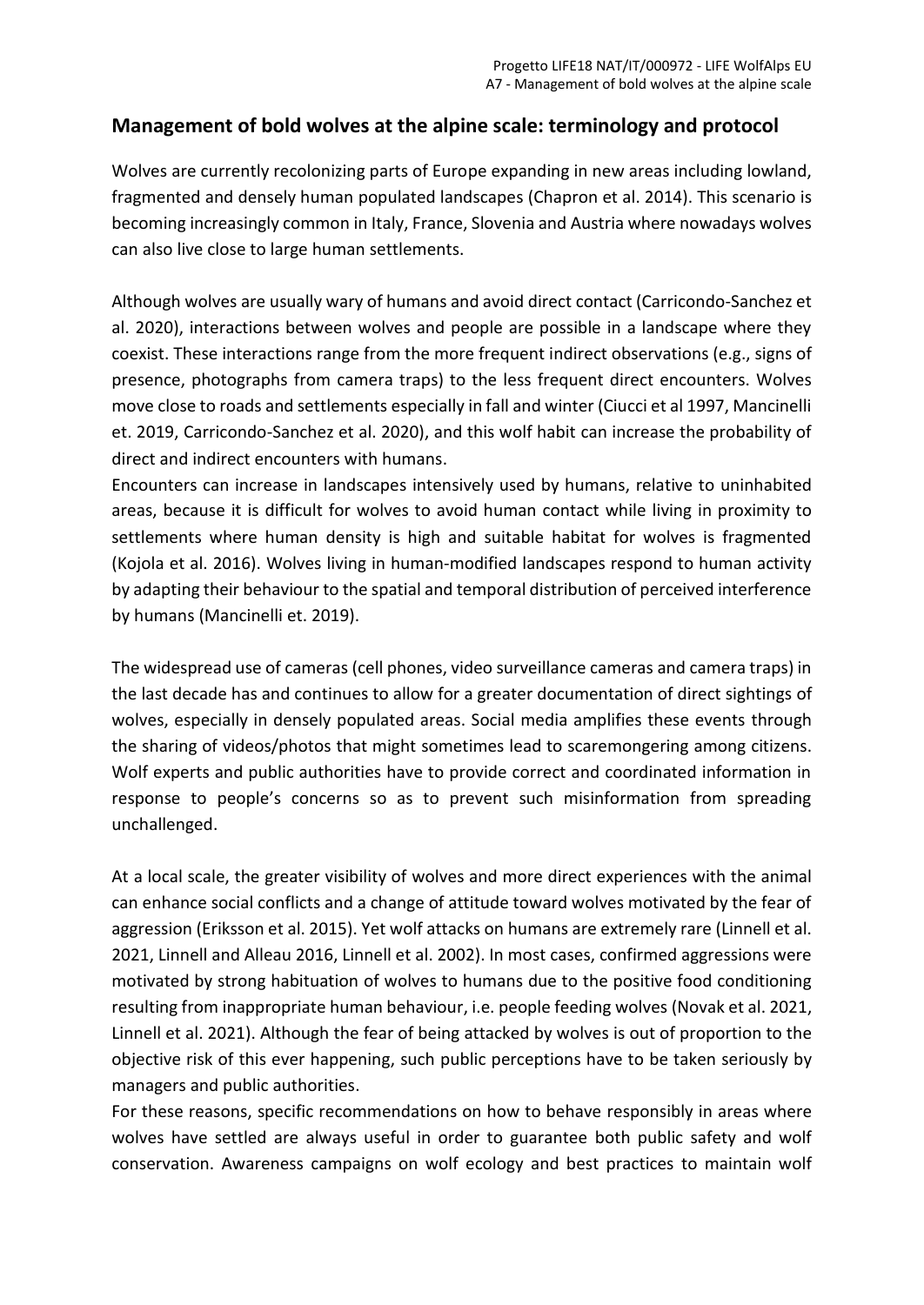populations in a favourable state of conservation can help further wolf-human coexistence, especially in areas recently colonized by wolves and densely inhabited by humans.

Emphasis should be placed on preventing wolves from developing habituation and bold behaviour by informing people that wolves should be treated according to the general principle of "do not approach, do not feed"! People need to know the recommendations for avoiding inappropriate situations (e.g. intentional feeding or illegal captivity) in order to keep wolves as wild animals.

Sharing management protocols with local institutions should thus be a priority to deal efficiently with controversial situations when uncommon wolf behaviour is reported by people. Management interventions in such cases must be carefully evaluated by large carnivore experts and responsible authorities by considering both the preservation of public safety and the conservation of the wolf population.

It is abusive to consider as bold a wolf that is simply seen in proximity of inhabited houses or when sporadic close encounters are documented. Wolves can move close to human settlements, especially in alpine valleys during fall and winter, and even in daylight. Close sightings from a car or sporadic encounters under particular environmental conditions (e.g. upwind) should not be cause of concern. On the other hand, when a wolf shows uncommon behaviour that suggests strong habituation to humans even at close range, careful analysis is required to assess whether such behaviour by the wolf is repeated over time.

What constitutes natural behaviour for a wolf and when should it be considered unusual? How to avoid human habituation of wolves which could affect the safety of humans? When is an animal considered a bold wolf? How to deal with bold wolves?

To assist wildlife managers grappling with these questions and under pressure to make decisions, the Large Carnivore Initiative for Europe (LCIE), an IUCN specialist group, have developed a policy support statement on ["The Management of Bold Wolves"](http://www2.nina.no/lcie_new/pdf/636870453845842163_PPS_bold%20wolves.pdf) (The [Management of Bold Wolves - LCIE, 2019\)](https://lciepub.nina.no/pdf/636870453845842163_PPS_bold%20wolves.pdf) which provides general guidance and recommendations to public authorities for good management practices of bold wolves. It defines the terminology frequently used in this context, summarizes the current state of knowledge relating to the danger posed by wolves and describes the causes for the development of bold behaviour. General recommendations on how to react to reports of bold wolf sightings are also given.

Following the LCIE document, we hence adopt the standard definition for "bold wolves" as being an individual that repeatedly approaches people within 30 m and/or repeatedly tolerates close distance (<30m) to recognizable humans. Moreover, detailed analysis is recommended each time a wolf is seen over several days in proximity to inhabited houses or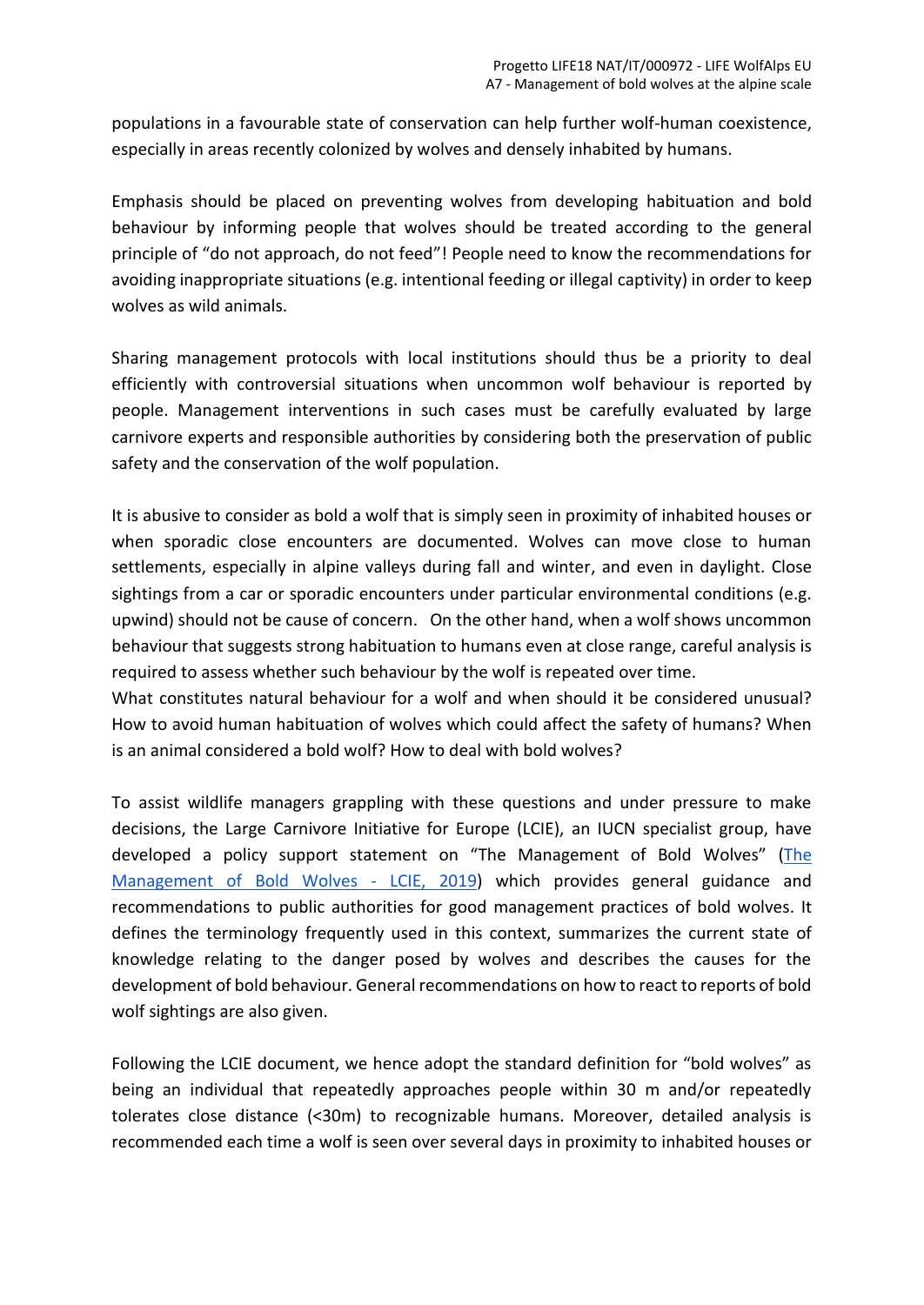people (< 30 m) in order to define the main cause of such behaviour and prevent the wolf's habituation to humans due to positive conditioning (via access to an easy source of food).

The LCIE documentation, drafted by wolf experts and well-structured in terminology and definition of interventions, represents the most relevant source for the management of bold wolves. It is the starting point for standardizing terminology and definitions as well as coordinating actions on the management of bold wolves among LIFE WOLFALPS EU partners at the international level. Hence, in the framework of the LIFE WOLFALPS EU, we adopt this protocol (Annex A) in the scope of Action A7, assuring a complete coordination on the topic among countries and Italian Alpine Regions.

In practical terms, the protocol will be applied according to the national regulations: intervention procedures and tasks of the authorities responsible for the management of wolves will be defined in specific protocols at the national or regional level (the public policy applied in each country regarding the management of bold wolves is reported in Table 1). Every country involved in LIFE WOLFALPS EU is hence free to adjust the implementation of the general principles of the LCIE protocol according to the specific needs arising during implementation of the project. For example, in Italy where coordination on this issue was needed among Italian partners, a common operational strategy for case documentation and management of bold wolves has been provided.

Table 1 - Policies on the management of bold wolves per LWA EU country. Links to the national management plan of the countries involved are provided in the notes at the bottom of the page.

| <b>Population</b>                                   | Country  | <b>Policy</b>                                                                                                                                                                          |
|-----------------------------------------------------|----------|----------------------------------------------------------------------------------------------------------------------------------------------------------------------------------------|
| Alpine, Dinaric-Balkan, Central<br>European Lowland | Austria  | Wolf Management Recommendations (2021) <sup>1</sup>                                                                                                                                    |
| Alpine                                              | France   | 2018-2023 National Action Plan on the wolf and<br>stock-rearing activities, action 7.6. <sup>2</sup>                                                                                   |
| Alpine                                              | Italy    | <b>None</b>                                                                                                                                                                            |
| Dinaric-Balkan                                      | Slovenia | Strategy for the management of wolf (Canis<br>lupus) in Slovenia (2009) <sup>3</sup><br>Action plan for the management of the wolf<br>population for the period 2013-2017 <sup>4</sup> |

<sup>&</sup>lt;sup>1</sup> Österreichzentrum Bär, Wolf, Luchs, 2021: Wolfsmanagement in Österreich. Grundlagen und Empfehlungen. Aktualisierte Version 2021. 37 S. [Wolf Management Recommendations \(2021\)](https://baer-wolf-luchs.at/download/OeZ_Wolfsmanagement_Empfehlungen_2021.pdf) Be aware that these recommendations are not legally binding for the Austrian federal states.

<sup>2</sup> English version available for download at[: 2018-2023 National Action Plan on the wolf and stock-rearing activities, action](http://www.auvergne-rhone-alpes.developpement-durable.gouv.fr/2018-2023-french-national-action-plan-on-the-wolf-a14244.html)  [7.6.](http://www.auvergne-rhone-alpes.developpement-durable.gouv.fr/2018-2023-french-national-action-plan-on-the-wolf-a14244.html) 

<sup>&</sup>lt;sup>3</sup> Available for download at: http://www.pisrs.si/Pis.web/pregledPredpisa?id=STRA48

[Strategy for the management of wolf \(Canis lupus\) in Slovenia \(2009\)](https://www.gov.si/assets/ministrstva/MOP/Dokumenti/Narava/Velike-zveri/212ae06755/strategija_ohranjanja_volka.pdf) 

<sup>&</sup>lt;sup>4</sup> Available for download at: Action plan for the management of the wolf population for the period 2013-2017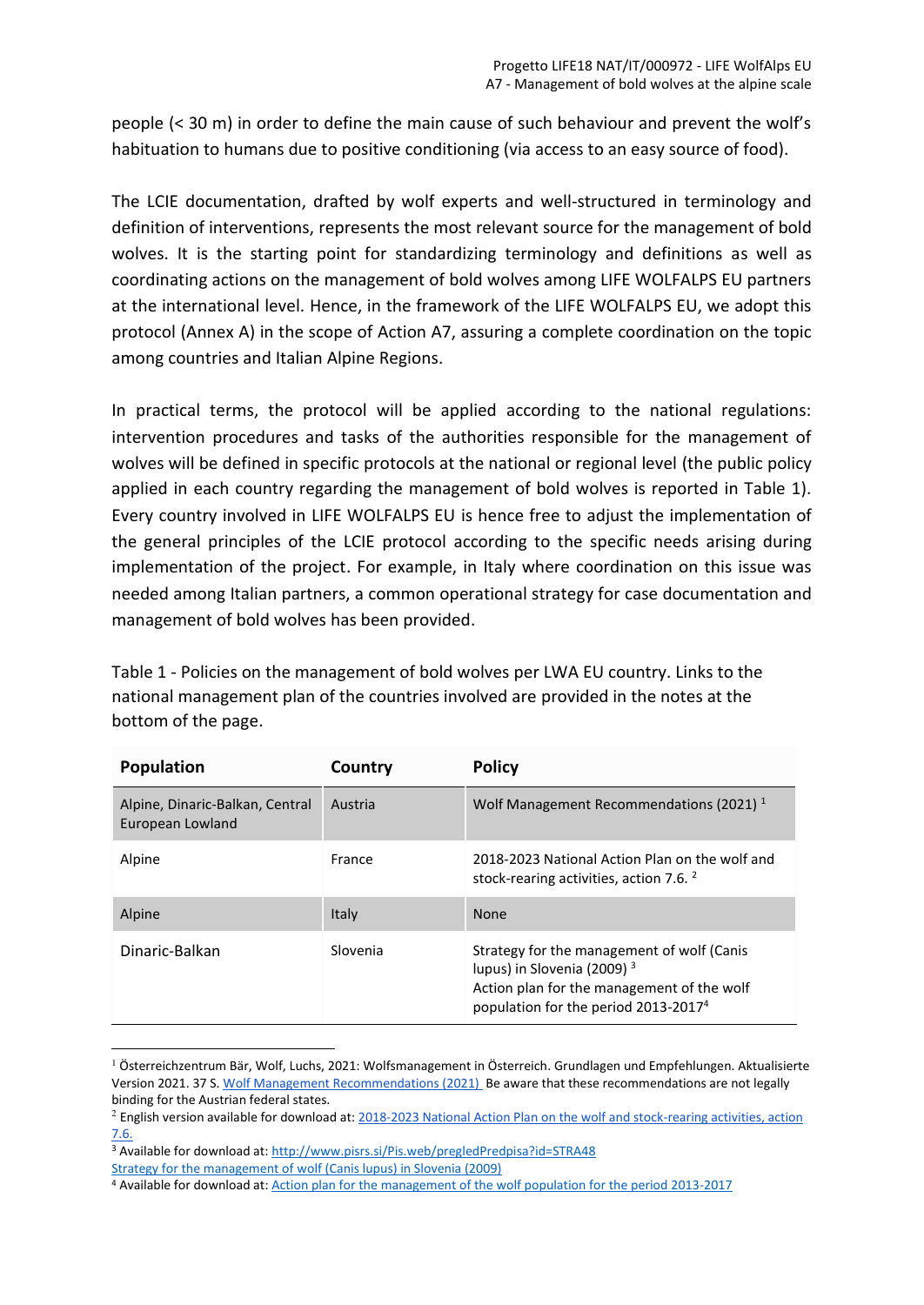#### **LITERATURE CITED**

- Carricondo-Sanchez, D., Zimmermann, B., Wabakken, P., Eriksen, A., Milleret, C., Ordiz, A., Sanz-Perez, A., & Wikenros, C. (2020). Wolves at the door? Factors influencing the individual behaviour of wolves in relation to anthropogenic features. *Biological Conservation*, *244*(March), 108514.<https://doi.org/10.1016/j.biocon.2020.108514>
- Chapron, G., Kaczensky, P., Linnell, J. D. C., Von Arx, M., Huber, D., Andrén, H., López-Bao, J. V., Adamec, M., Álvares, F., Anders, O., Balečiauskas, L., Balys, V., Bedõ, P., Bego, F., Blanco, J. C., Breitenmoser, U., Brøseth, H., Bufka, L., Bunikyte, R., Boitani, L. (2014). Recovery of large carnivores in Europe's modern human-dominated landscapes. *Science*, *346*(6216), 1517–1519.<https://doi.org/10.1126/science.1257553>
- Ciucci, P., Boitani, L., Francisci, F., & Andreoli, G. (1997). Home range, activity and movements of a wolf pack in central Italy. *Journal of Zoology*, *243*(4), 803–819. https://doi.org/https://doi.org/10.1111/j.1469-7998.1997.tb01977.x
- Eriksson, M., Sandström, C., & Ericsson, G. (2015). Direct experience and attitude change towards bears and wolves. Wildlife Biology, 21(3), 131–137. <https://doi.org/10.2981/wlb.00062>
- Kojola, I., Hallikainen, V., Mikkola, K., Gurarie, E., Heikkinen, S., Kaartinen, S., Nikula, A., & Nivala, V. (2016). Wolf visitations close to human residences in Finland: The role of age, residence density, and time of day. *Biological Conservation*, *198*. <https://doi.org/10.1016/j.biocon.2016.03.025>
- Mancinelli, S., Falco, M., Boitani, L., & Ciucci, P. (2019). Social, behavioural and temporal components of wolf (Canis lupus) responses to anthropogenic landscape features in the central Apennines, Italy. Journal of Zoology, 309(2), 114–124. <https://doi.org/10.1111/jzo.12708>
- Nowak, S., Szewczyk, M., Tomczak, P., Całus, I., Figura, M. & Mysłajek, R.W. (2021). Social and environmental factors influencing contemporary cases of wolf aggression towards people in Poland. Eur. J. Wildl. Res., 67.<https://doi.org/10.1007/s10344-020-01455-1>
- Linnell, J.D.C., Andersen, R., Andersone, Z., Balciauskas, L., Blanco, J.C., Boitani, L., Brain-erd, S., Breitenmoser, U., Kojola, I., Liberg, O., Loe, J., Okarma, H., Pedersen,H.C., Promberger, C., Sand, H., Solberg, E.J., Valdmann, H. & Wabakken, P. (2002). The fear of wolves: A review of wolf attacks on humans. – NINA/NIKU report, NINA Norsk institutt for naturforskning, Trondheim, Norway.
- Linnell, J.D.C. & Alleau, J. (2016): Predators that kill humans: Myth, reality, context and the politics of wolf attacks on people. – In: Angelici, F.M. (ed.): Problematic Wildlife. A crossdisciplinary approach. – Springer International Publishing Switzerland.
- Linnell, J.D.C., Kovtun, E. & Rouart, I. (2021). Wolf attacks on humans: an update for 2002 2020. NINA Report 1944. Norwegian Institute for Nature Research.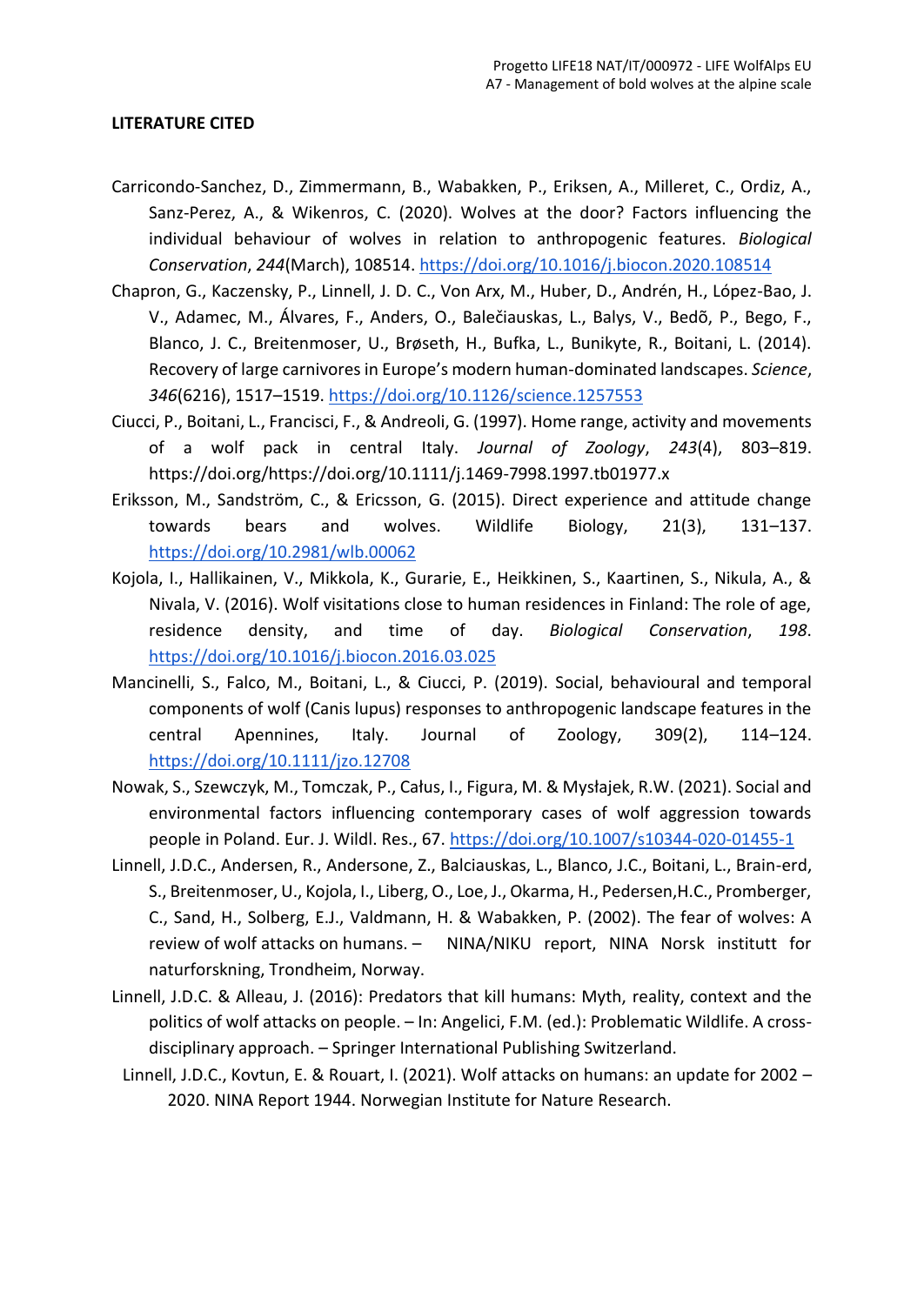# - **ANNEX A** -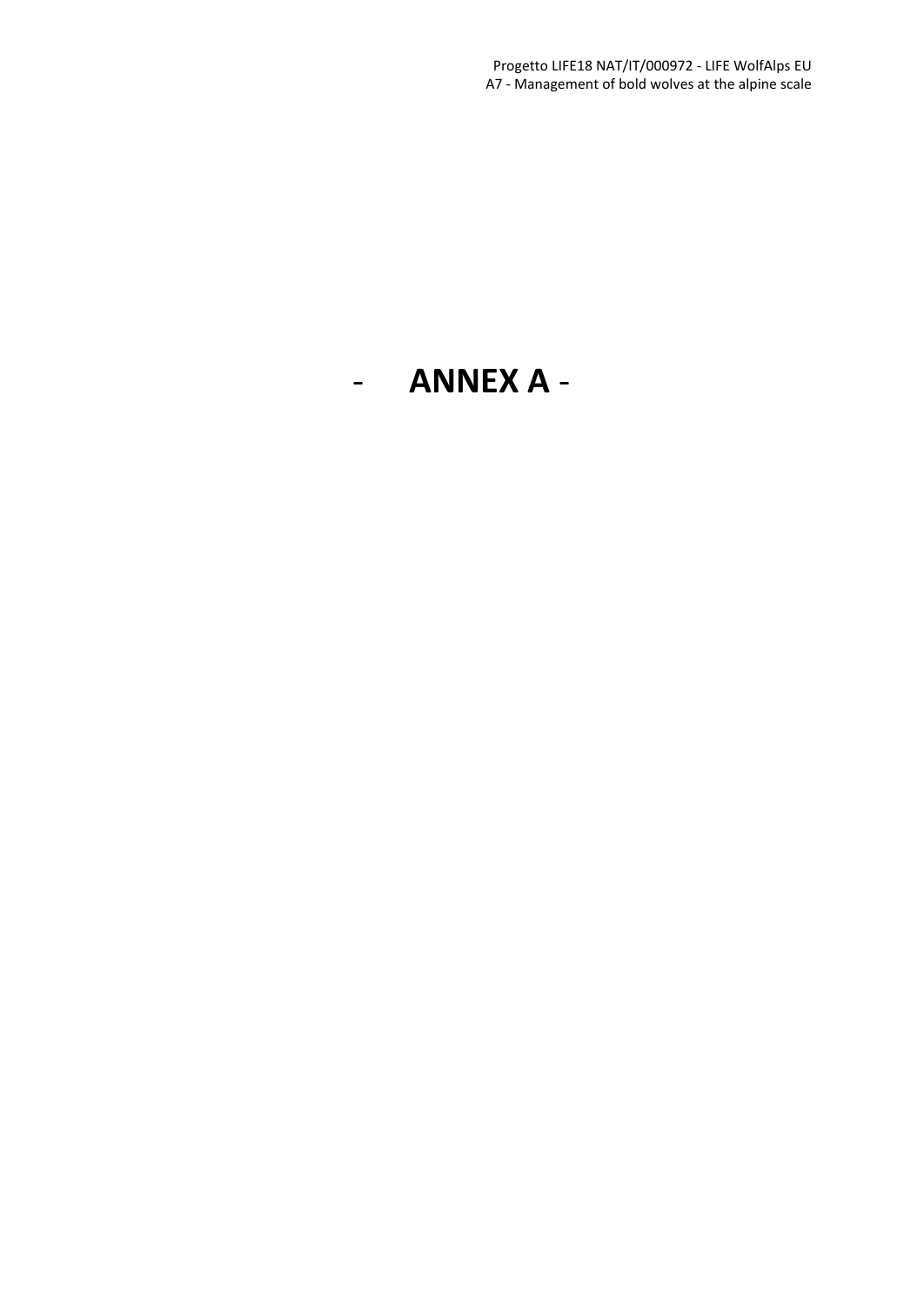# **Policy Support Statements of the**

## **Large Carnivore Initiative for Europe (LCIE).**

Policy support statements are intended to provide a short indication of what the LCIE regards as being good management practice with respect to certain aspects of large carnivore conservation.

# **Management of bold wolves**

#### **Background**

Wolves are currently re-colonizing parts of Europe from which they have long been absent. In many areas where wolves return, both the public and the authorities are uncertain as to what kind of behavior can be considered as "normal" wolf behavior and which kind of behavior may become problematic. Wolves are intelligent and adaptable and may display a wide range of behaviors, depending on underlying personality, situational circumstances and individual experience. Situations where humans express fear because of the behavior of wolves can be broadly divided into two types: (1) situations where wolves really have acted in an unusual bold manner, and (2) situations where human expectations of what constitutes normal wolf behavior do not correspondent to how wolves normally behave. The latter situation is far more common than the first one.

Knowledge about when a specific situation with wolves can potentially escalate, and thus require intervention, is largely anecdotal and the assessment is often based on personal opinions. The same is true regarding the effectiveness of different intervention actions, such as deterrent measures, in order to achieve a behavioral change. The lack of formal scientific studies is primarily due to the fact that wolves only rarely develop behavior that might become relevant for human safety. In addition, there is a lack of detailed documentation of these rare cases and a lack of a clear terminology of what is meant when talking about "bold" or "dangerous" wolves.

In consequence, we use the available experience from wolf-human encounters, our general understanding of wolf ecology and experience from similar issues with other species (coyotes, dingoes, bears) to introduce a clear terminology, and make a preliminary assessment of what kinds of wolf behavior can be considered as not dangerous and which behaviors may need attention because it might become relevant for human safety (Table 1). We outline which actions should be taken in regard to bold wolves and how data should be collected in order to allow for future analyses and potentially more targeted and evidencebased decisions in the future. Finally, we summarize research priorities with the goal of gaining a better understanding in the future about how often bold behavior occurs in European wolves, which factors trigger the development of bold behavior in wolves, and what actions can be recommended to effectively prevent wolves from developing such unwanted behavior.

#### **Terminology**

Habituation: is a learning process where an animal gets used to repeatedly occurring stimuli, that have neither positive nor negative consequences. Habituated wolves have learned that humans pose no threat to them and become used to the presence of humans. This level of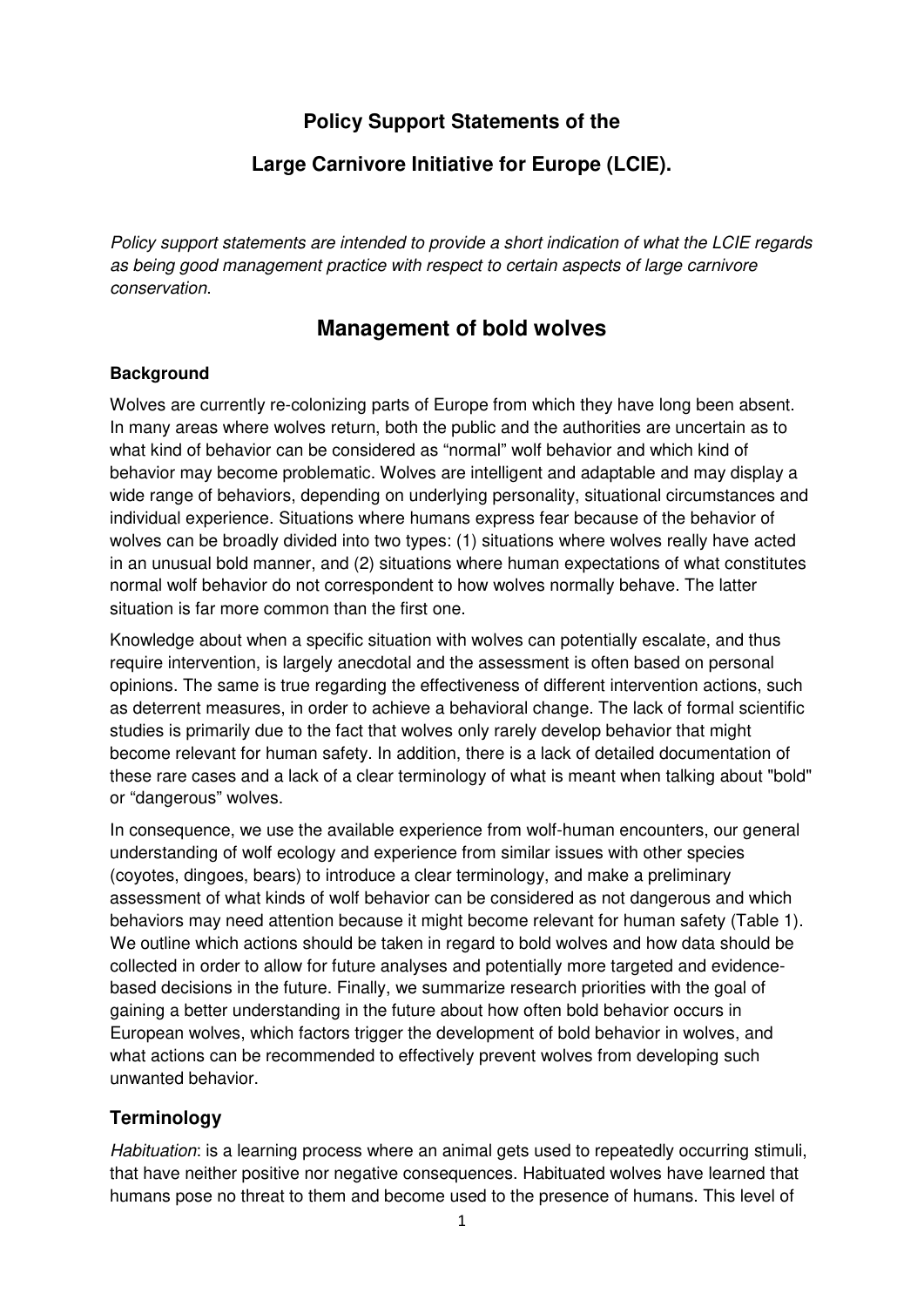habituation is not problematic if wolves tolerate people, their structures, vehicles and activities at a certain distance without taking any direct interest in people themselves. In fact, a certain degree of habituation is vital for wild animals living in the human dominated landscapes of Europe. However, habituation is an adaptive process and a strong habituation where wolves tolerate the immediate presence of people at close distance is a behavior that may become problematic.

Close encounters: are encounters between wolves and humans within 30m where the human can clearly be recognized as such by the wolf (not people in cars, on hunting stands, on horses, etc.). Most close encounters end up with the wolf retreating immediately. Events where wolves tolerate people within a distance of 30m without fleeing may indicate a strong habituation or positive conditioning. The 30m distance is somehow arbitrary, however studies have shown that in general wolves retreat immediately when encountering humans at this distance. In addition, this is the maximum distance for applying deterrent methods like shooting with rubber bullets.

Positive conditioning: occurs when a behavior is reinforced due to a positive stimulus. The positive stimulus might be food, an interesting object, or just an enjoyable experience (e.g. playing). Food conditioning is a form of positive conditioning where animals connect the presence of humans or places of human presence (e.g. camping grounds, backyards) with the availability of food.

Negative (aversive) conditioning: occurs if a behavior or a certain situation is linked with negative experiences. In consequence, animals normally avoid this behavior or avoid getting into these situations. Negative conditioning may be achieved through the use of different deterrent methods like shooting with rubber bullets or fire crackers.

A bold wolf is a wolf that repeatedly tolerates people (being recognizable as people) within 30m, or even actively approaches people repeatedly within this distance. A prerequisite for bold behavior is strong habituation. Bold behavior might be linked to and reinforced by positive conditioning.

Wolves that are repeatedly seen close to inhabited houses are often perceived as bold. However, it is important to distinguish between wolves approaching / tolerating people at close distance (where the wolf sees the person and knows that the person sees them) and wolves approaching a house (where people are not visible directly, and where they don't know that they are being seen). We call these wolves tolerant to houses.

#### **Wolves in cultural landscapes**

In most parts of Europe wolves inevitably live in human-dominated landscapes. Having large territories of often several hundred square kilometers, most wolf territories are fragmented by numerous roads and human settlements. For wildlife living in such landscapes it is vital to adapt to a certain degree of human structures, activities and presence. Most wild animals avoid direct encounters with humans, but they cannot avoid all human structures that are part of their environment. For wolves in Europe it is normal and inevitable to occasionally pass through, or close to, villages at night, search for food on the outskirts of villages, or sporadically walk in sight of inhabited buildings during the day. Experience shows that such a behavior usually does not pose a threat to humans as attacks by wolves on humans are exceptionally rare.

In today's Europe the most likely cause for a problematic behavior of wolves toward humans is seen in a strong habituation to the immediate presence of humans in connection with a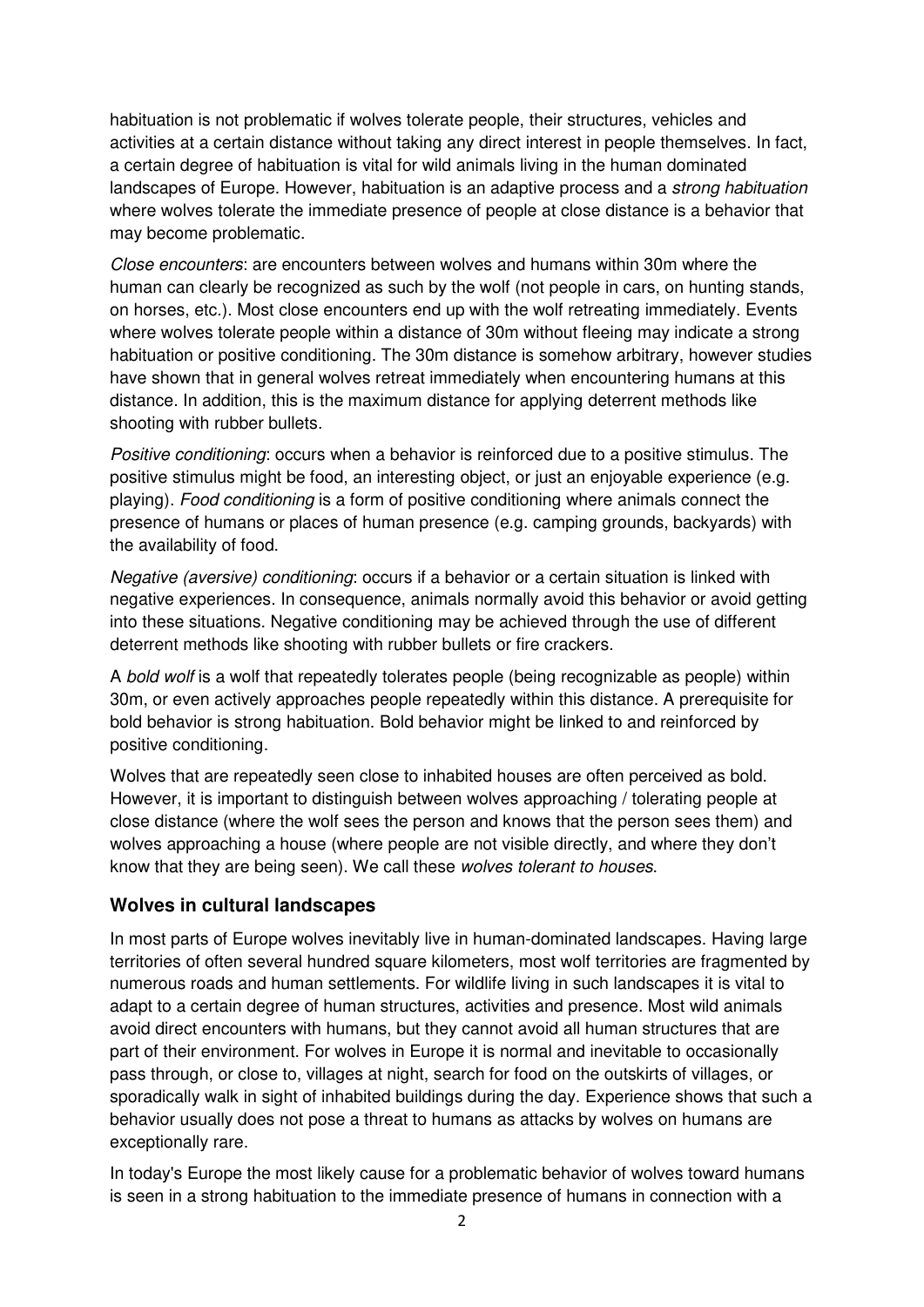positive conditioning (like food conditioning). Most of the few reported wolf attacks since the middle of the last century in Europe and northern America had a history of wolves showing signs of strong habituation. Therefore, in regard to the potential danger wolves pose to humans the focus is on wolves developing a fearless behavior and tolerating the immediate presence of people at close distance. Besides food, dogs can be a strong attractant for wolves. There are numerous examples where wolves approach people but are actually targeting the dog beside the person and simply ignore the nearby human.

Young wolves may have a lower flight distance even without a former habituation just because they are more curious and naiver than adults. However, because young animals are more attracted to new stimuli, they are also more prone to acquire a stronger habituation than adults. Therefore, it is not surprising that wolves displaying bold behavior are often pups or yearlings. In human dominated landscapes this carries the danger of pups getting intentionally or unintentionally used to immediate human presence.

Although often claimed, there is no scientific evidence that wolves in non-hunted populations become more dangerous toward humans than wolves in hunted populations. Boldness is known to have a hereditary component in animals and hunting may result in bolder individuals being harvested first. In consequence more cautious, neophobic individuals may have a higher reproductive success in hunted populations than more curious ones. In this way hunting may select for cautiousness. But, even though animals in a non-hunted population may be less wary, they do not automatically become bold and interested in humans or represent a greater threat. As long as wolves do not receive positive stimuli most of them ignore humans.

#### **Management of bold wolves**

Behaviour is influenced by many factors including genetics, own experience, age, sex, degree of hunger, maternal influences and sibling influences. This makes it very challenging to understand exactly which factors have predisposed an individual wolf to behave in a certain way in a given situation. As a result management actions will have to be based on broad general principles that respond to diverse problematic situation often in an absence of a detailed knowledge of all the specific causes.

#### Prevention

Even though we lack a detailed understanding of the actual risk posed by bold wolves, there are a few known events from North America where wolves displaying bold behavior have injured or killed people. There are also multiple known cases for dingoes from Australia and coyotes from North America. Therefore, in order to be proactive, emphasis should be placed on preventing wolves from developing bold behavior. It is crucial to avoid wolves becoming strongly habituated and / or positively conditioned due to human misbehavior. Wolves should be treated according to the principle: do not approach, do not feed! (Similar to the well-known bear slogan "a fed bear is a dead bear!").

#### **Documentation**

Situations when bold wolves or wolves tolerant to houses are reported should be documented in a way that enables future pan-European analyses. A case file can keep track of the development of each case concerning wolves that are perceived as being bold. We recommend opening a case file each time a bold wolf behavior is reported. Thus, we can eventually gain sufficient knowledge to better predict when a situation with bold wolves (or wolves that are perceived as bold) can be expected to escalate and when intervention might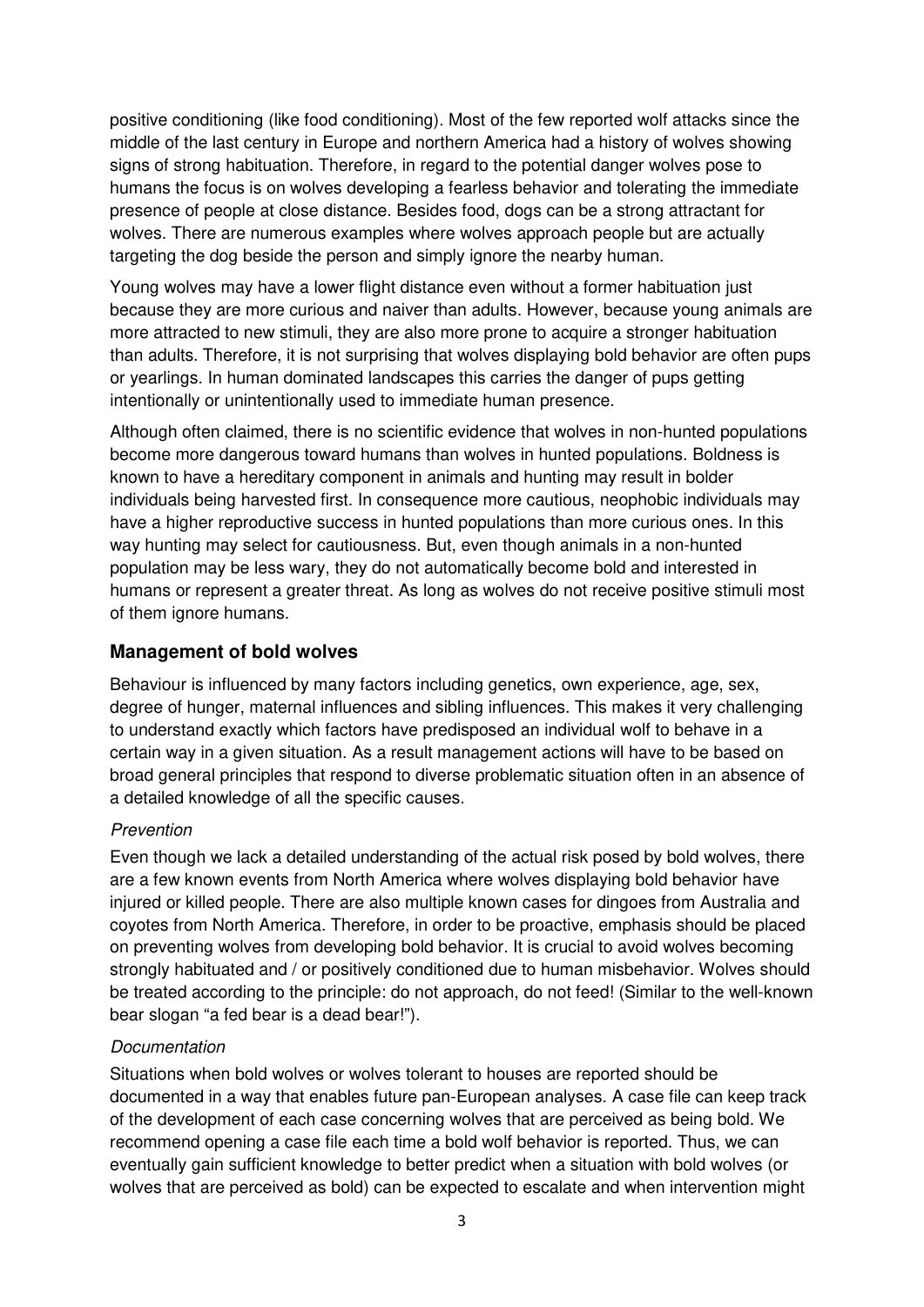be needed. Only first-hand information should be included in the case files and used for further analyses. Every report of bold wolves should be verified in the field and analyzed by experts, and information should be shared between regions and countries.

#### **Interventions**

In the early stages of the development of bold behavior, or wolves displaying tolerance to houses, the rapid removal of potential attractants may stop this behavior. If attractants cannot be found, or if their removal does not result in a change of behavior, deterrent measures may be used in order to achieve aversive conditioning. Deterrent actions should be documented in a way that enables future analyses of which actions can be considered effective in certain situations. If the phenomenon does not cease over time, and other measures are not successful, the removal (capturing or in most cases shooting) of the wolf is the final option. Non-lethal removal (capturing) of the target animal will in most cases be much more difficult than lethal removal. How quickly, and in which way, authorities will intervene toward bold wolves should be linked to experience, population status, local levels of fear and attitudes towards wolves, and respect the limits of applicable (inter)national conservation and animal welfare legislation.

#### Information

Public attitudes towards wolves, and their relative acceptance of lethal vs. non-lethal measures, vary widely across Europe. Therefore, it is likely that different countries may adopt different responses to the same situations. However, in all cases it is important to inform the public from the beginning about the assessment of the wolf's behavior and explain the logic of why different measures are being taken. It is also crucial to manage the public's expectations concerning wolf behavior, underlining that the mere presence of wolves in modern-day European landscapes is not a sign of problematic or risky behavior, but rather a testimony to the adaptability of the species.

#### **Research priorities:**

- Accumulate case files: case files should be kept by any institution dealing with bold wolves. They will allow future analysis of when situations are likely to escalate or cease over time.
- Further investigate the role of genetics, personalities and age vs. learning for the development and consistency of bold behavior in wild wolves.
- Analyze the effect of hunting vs. non-hunting management regimes in relation to the intensity of human landuse on the frequency and likelihood that bold behavior occurs in a population.
- Analyze the effectiveness of different deterrent methods.

As our knowledge of the underlying causes and the effectiveness of different reactions increases these guidelines will be updated.